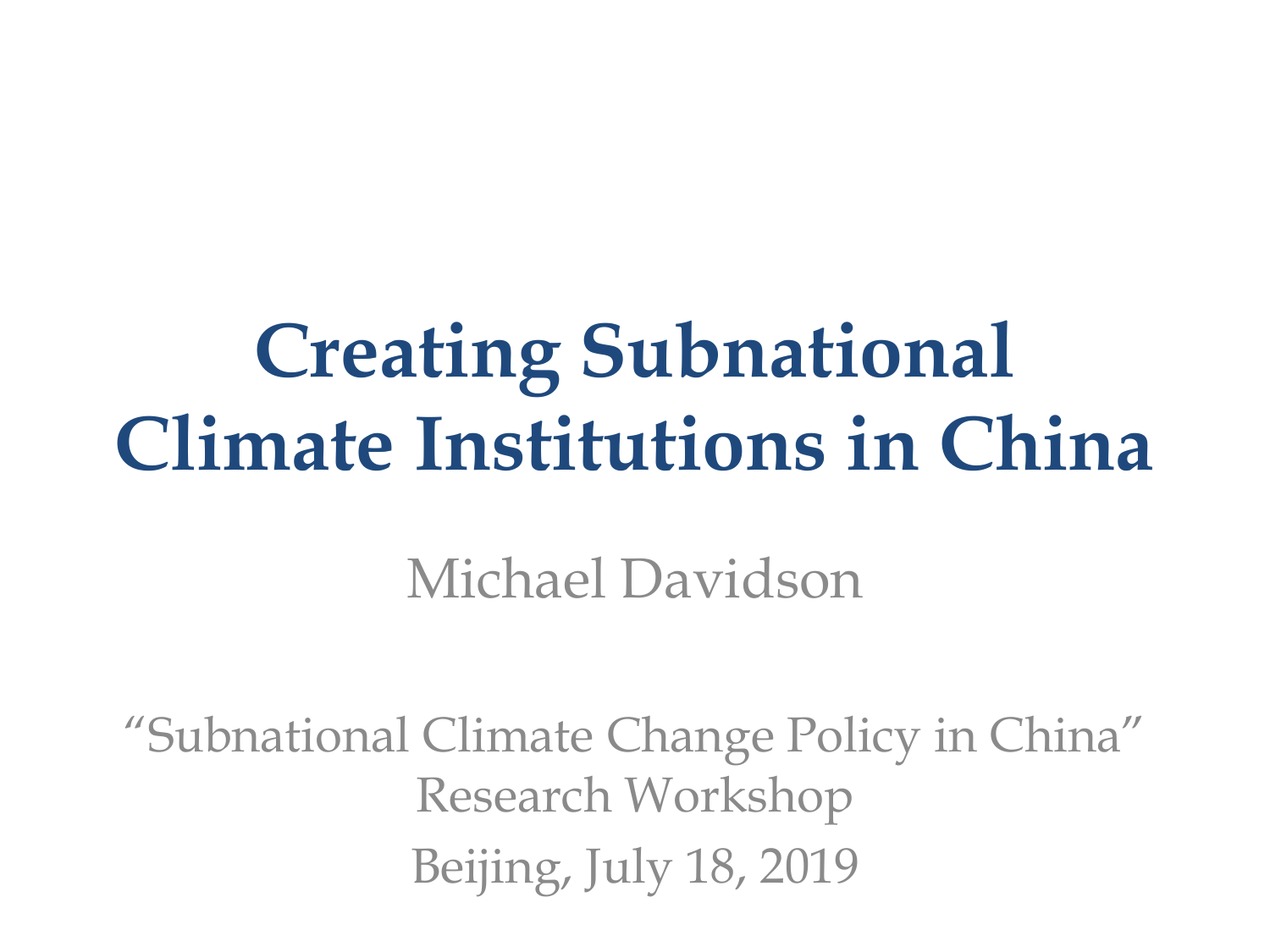# Why China's subnational climate institutions?

- Large interconnected hierarchies (center to local) govern policy design and implementation
- Local political economy factors cause geographic variation in policies and institutions
- Effective policies need to both creatively centralize some aspects while encouraging local initiative in others
- Many of these issues are present in other countries, but particulars matter a lot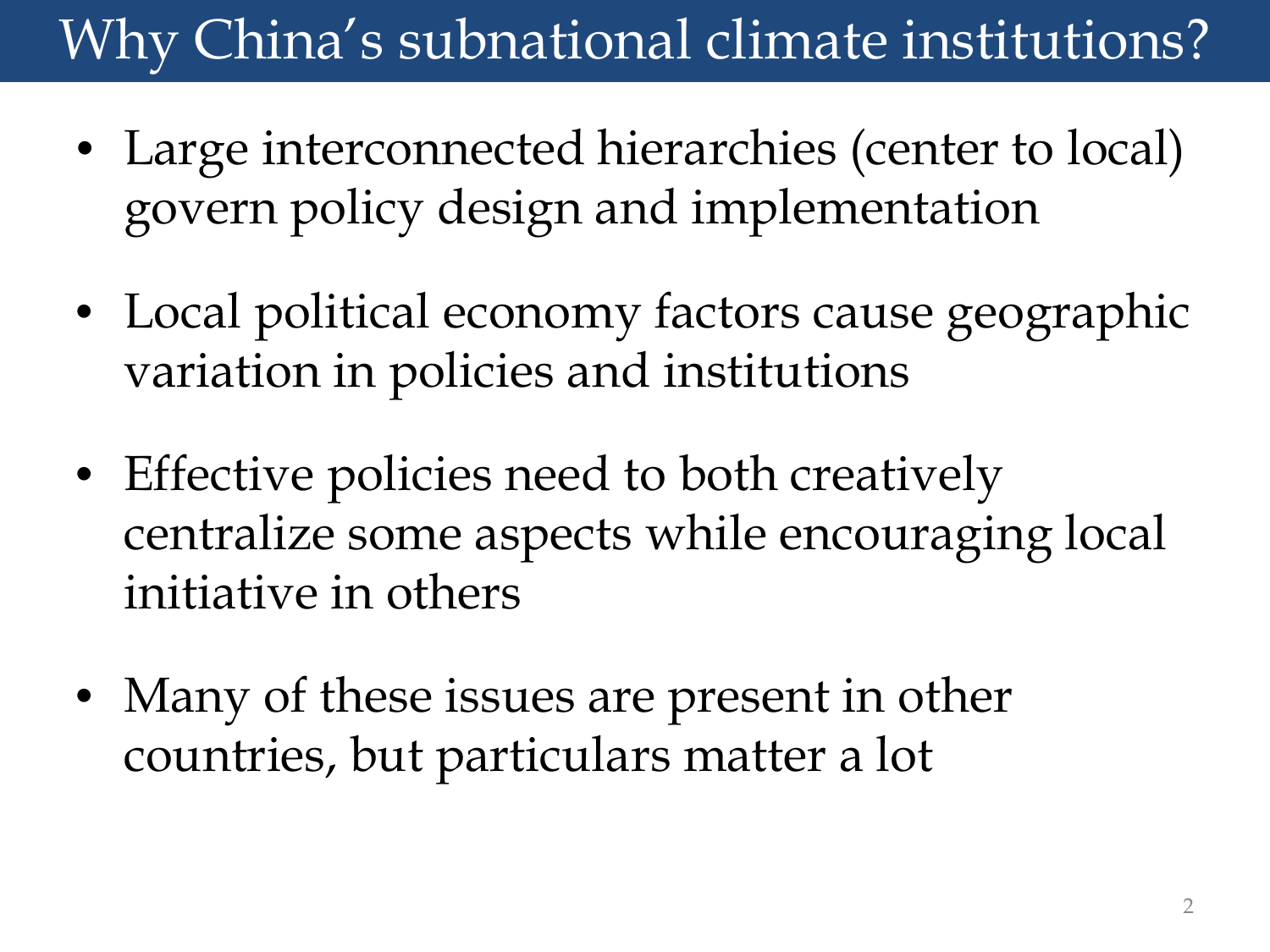#### Party-state governance in China

- "Quasi-federalist"
	- Interconnected central-local hierarchies yet…
	- Subnational governments account for 70-80% of all gov expenditures (2x OECD, 5x developing countries)
	- *Tiao-kuai* (vertical-horizontal) lines of reporting to manage bureaucracies
- Central role of CCP
	- Cadre selection and evaluation (e.g., inspection)
	- Policy direction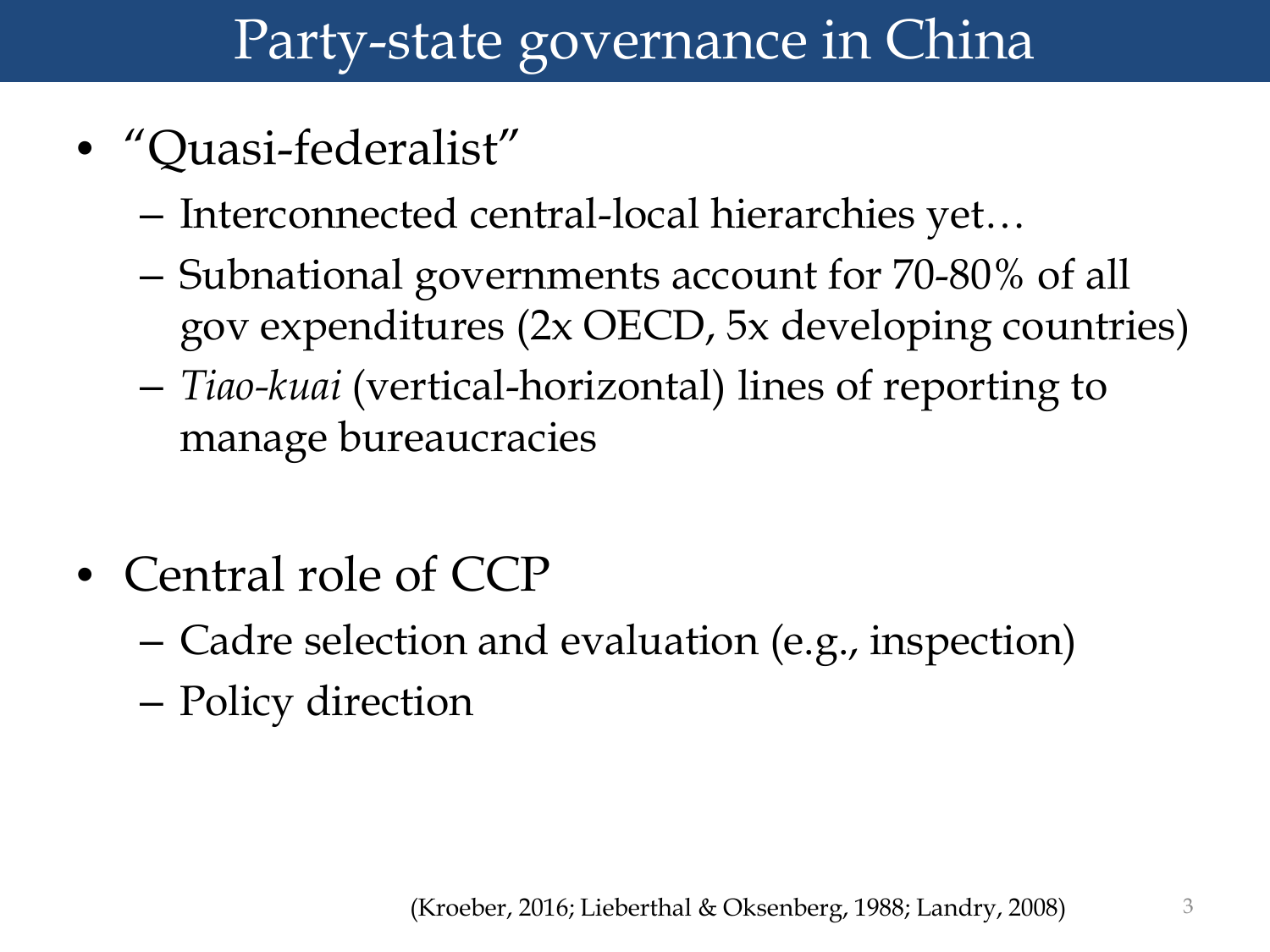#### Party-state governance in China (2)

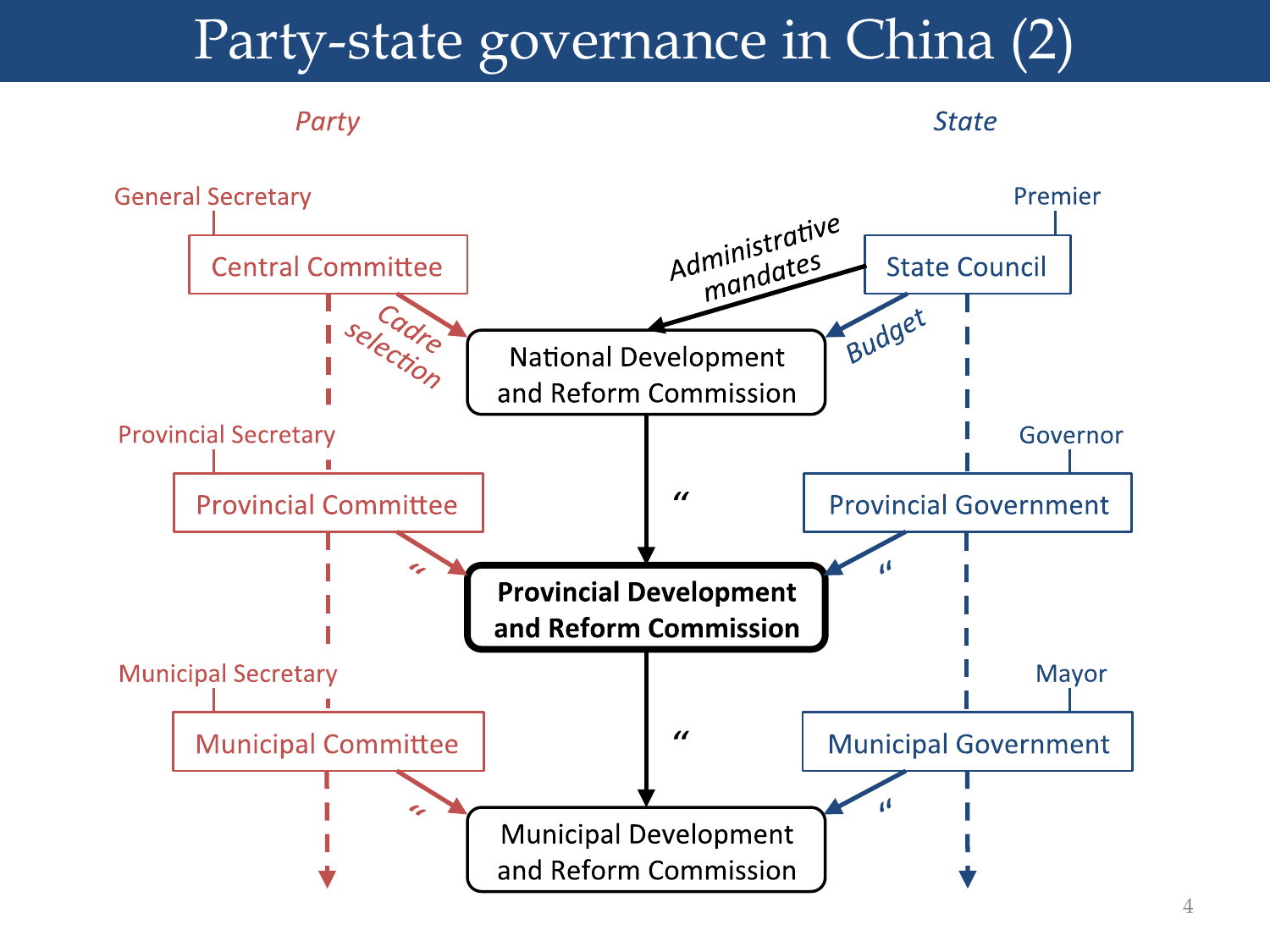### Selected authorities over GHG-emitting activities

| Level   | Investment     | Production            | Consumption      |
|---------|----------------|-----------------------|------------------|
| Central | Large          | • Producer prices     | <b>VAT rates</b> |
|         | infrastructure | for strategic sectors |                  |
|         | projects       |                       |                  |
|         | Technology     | • Environmental,      |                  |
|         | priorities     | health, and safety    |                  |
|         |                | regulations           |                  |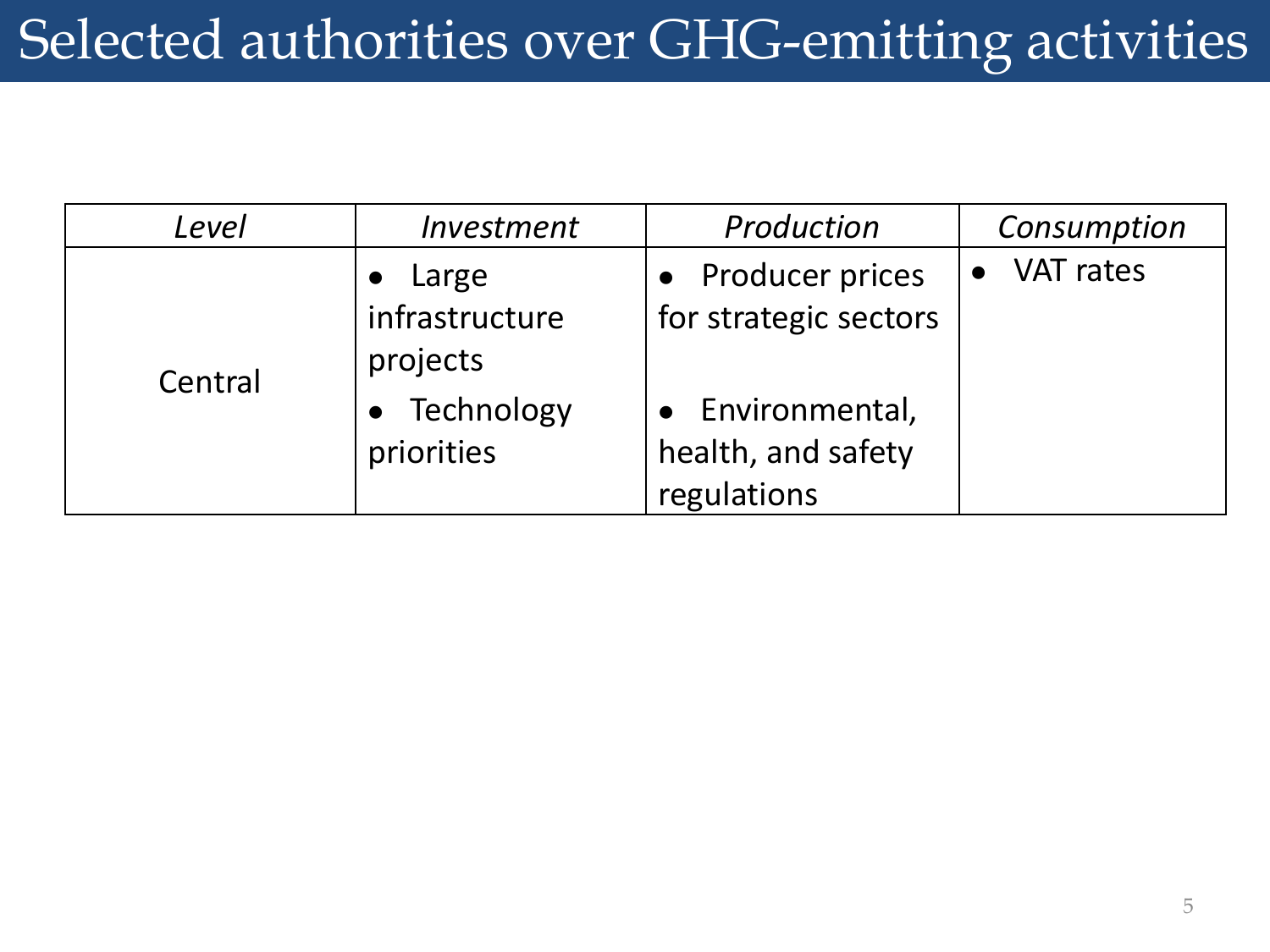### Selected authorities over GHG-emitting activities

| Level   | Investment                                     | Production                                                                      | Consumption                                                   |
|---------|------------------------------------------------|---------------------------------------------------------------------------------|---------------------------------------------------------------|
| Central | Large<br>infrastructure<br>projects            | • Producer prices<br>for strategic sectors                                      | <b>VAT rates</b>                                              |
|         | • Technology<br>priorities                     | Environmental,<br>health, and safety<br>regulations                             |                                                               |
|         |                                                |                                                                                 |                                                               |
| Local   | • General project<br>permitting<br>Land policy | • Plans for non-<br>market sectors<br>Regulatory<br>$\bullet$<br>implementation | • Retail prices<br>for key goods<br>Protectionist<br>policies |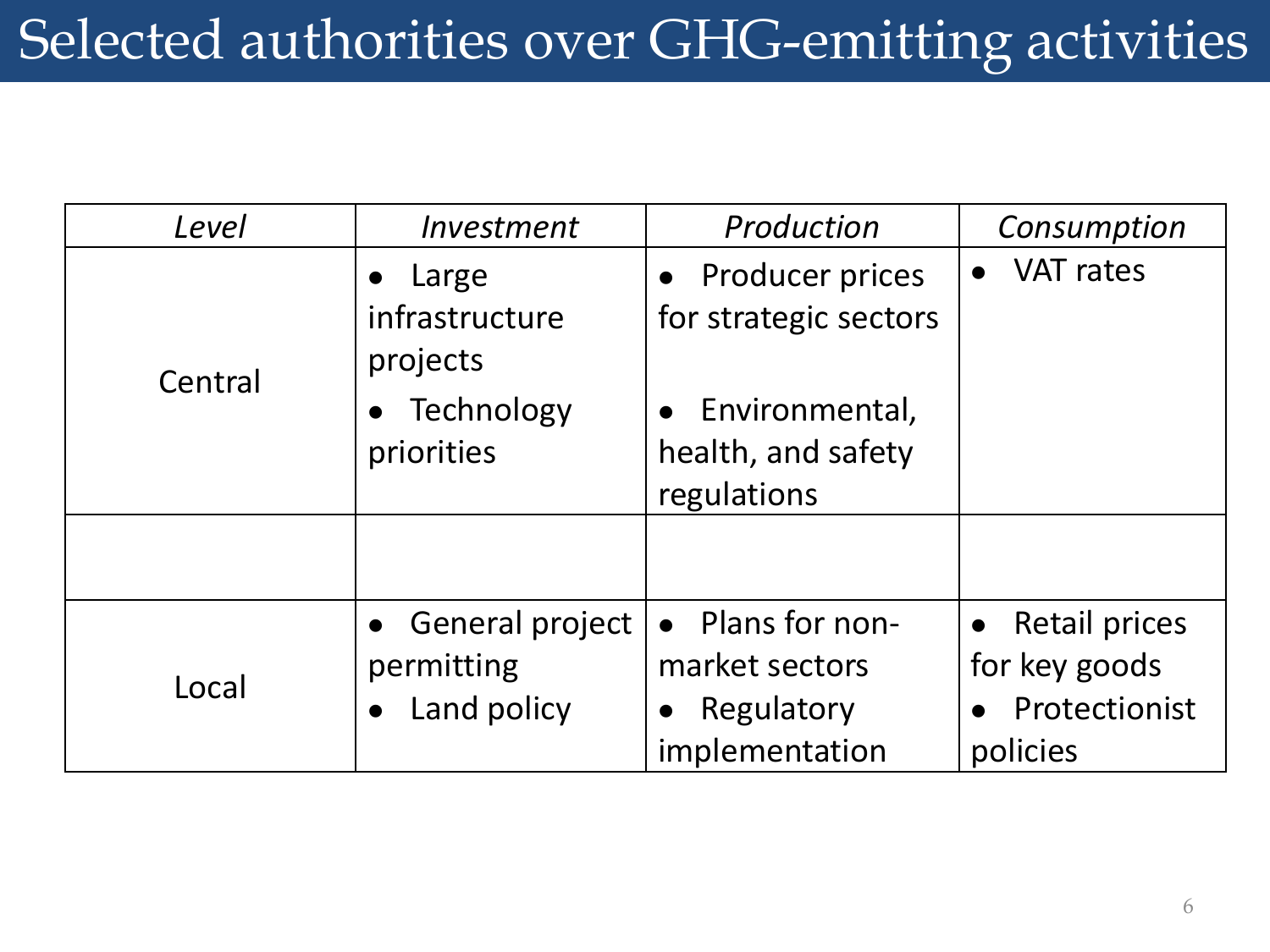# Changing institutions at center and local levels

- Creation or significant modification of formal institutional structures
	- E.g., Ministry of Ecology and Environment
- Establishment of new administrative mandates – E.g., carbon intensity targets
- Formation and communication of priorities of leadership
	- E.g., Commission activity (leading groups)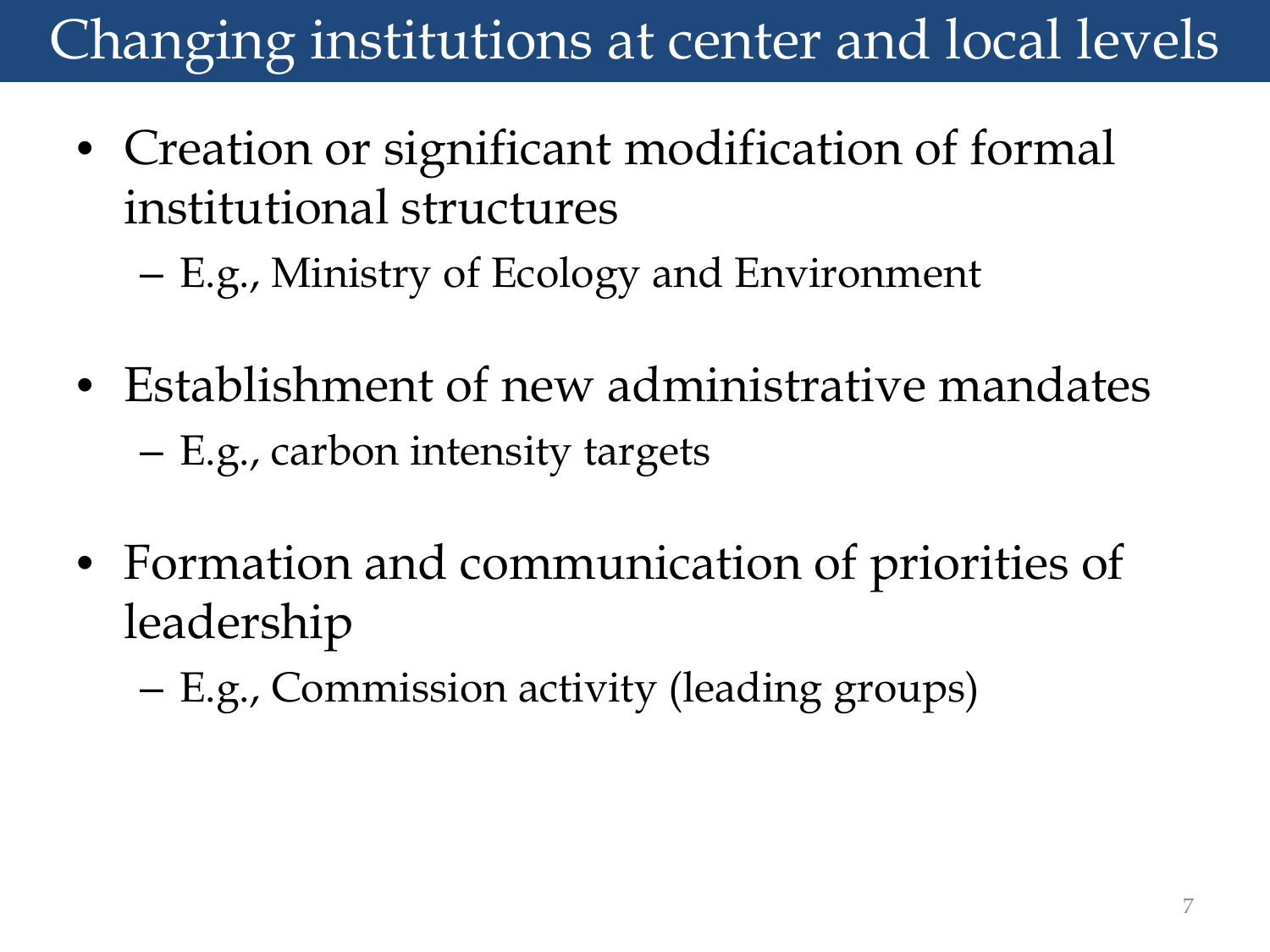#### Factors affecting implementation and durability of climate policy

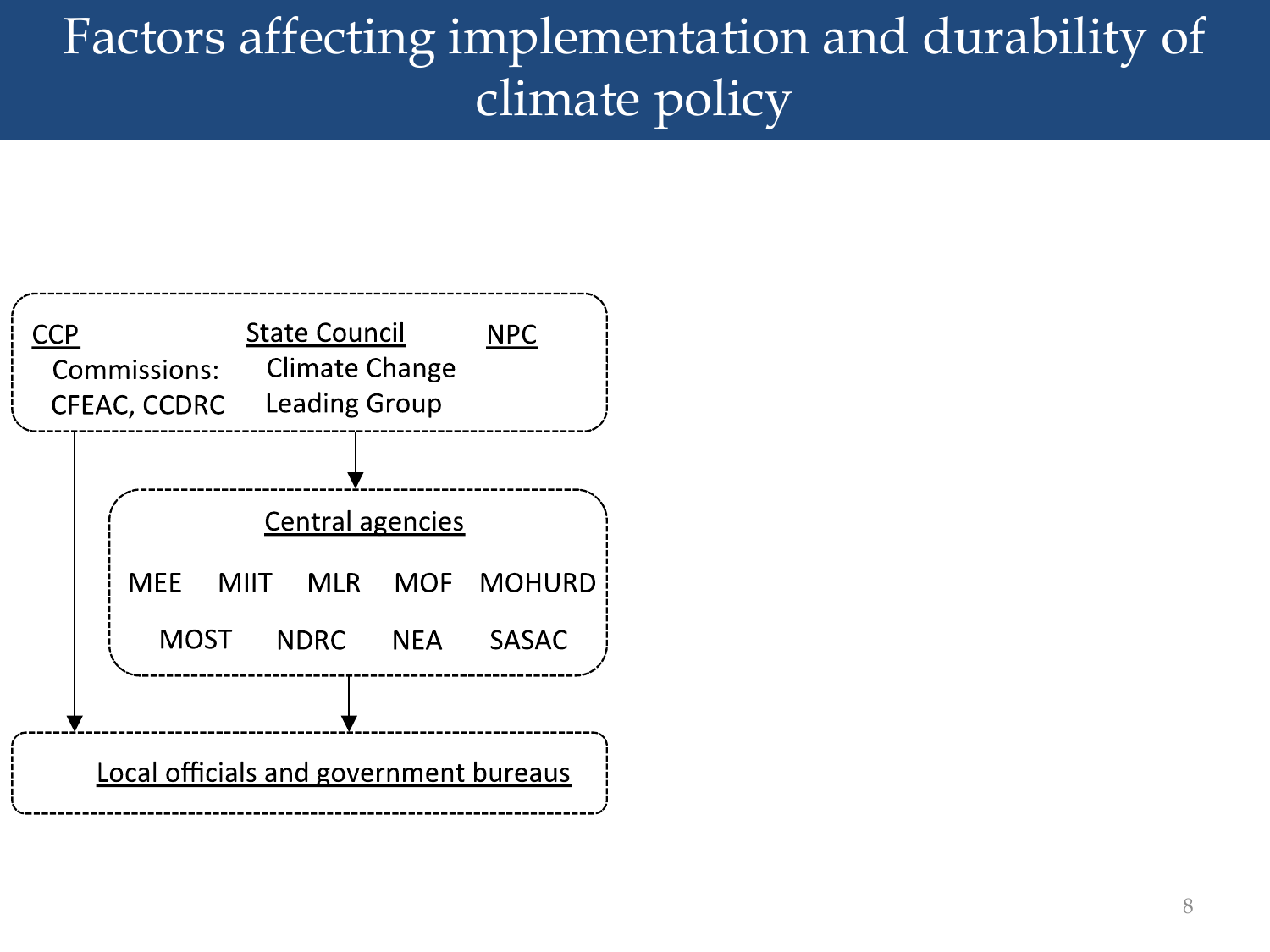#### What does this mean for national ETS?

- Overall institutional framework
	- What are authorities of various agencies over key system design parameters?
	- How will it tie into key organizational processes (e.g., cadre selection)?
- Harmonizing local pilots
	- How to constrain/incentivize local gov investment and economic institutions?
- Electricity market reforms interdependencies
	- How to achieve a national carbon market given distinct local electricity institutions and markets?